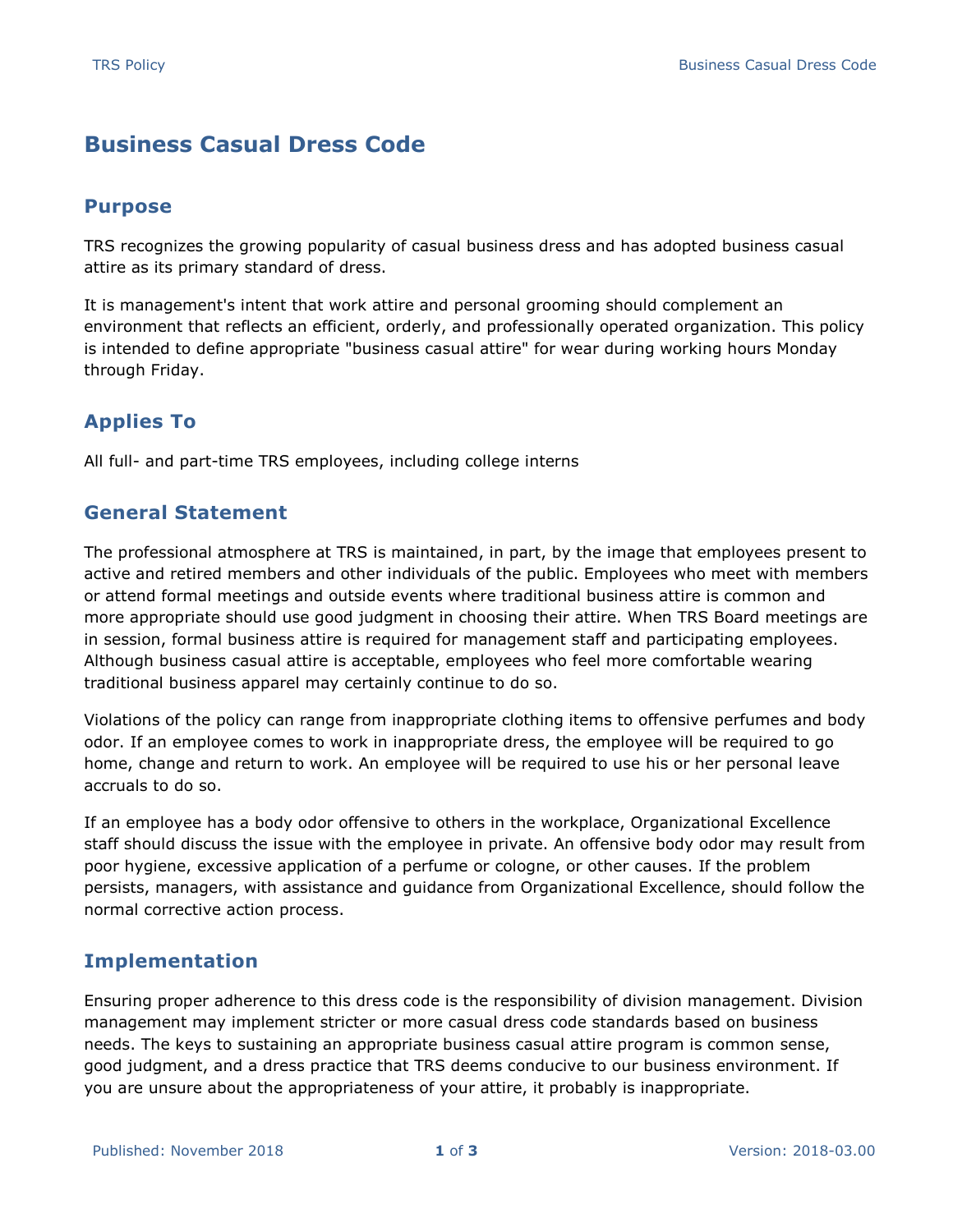Requests for guidance in administering or interpreting the dress code should be directed to the Chief of Organizational Excellence or his or her designee.

## **Appropriate Attire Required**

As a rule, the type of dress that is appropriate depends upon the area in which you work. Regardless of the article of clothing, employees must avoid wearing anything to the office that is excessively worn, frayed, wrinkled or is more suited for the gym, beach, or nightclub. The following dress code lists are a reference for what is considered acceptable and unacceptable for all employees, except those working in positions that require uniforms and/or other safety apparatus be worn in the course of their duties.

#### **Unacceptable Attire at All Times**

- Dresses and skirts (above mid-thigh)
- Evening or cocktail wear
- Visible undergarments
- Revealing halters, tube tops, or plunging necklines
- Clothing exposing the midriff
- T-shirts with inappropriate sayings or pictures, novelty designs (e.g., cartoons, TV shows, political slogans, musical groups and other commercial products, logos or themes)
- Muscle shirts
- Pants worn far below the waist
- Beachwear, including water shoes
- Provocative attire
- Workout clothes
- Cutoffs
- Sleepwear (including house slippers)
- Spandex or Lycra (e.g., biking shorts)
- Hot pants or shorts (other than knee-length dress walking shorts)

#### **Monday Through Friday Business Casual**

#### Acceptable

- Dress pants (Dockers-style)
- Dress shirts
- Blazers or sport coats
- Blouses
- Skirts reaching to mid-thigh or lower
- Dress shoes or boots
- Jeans